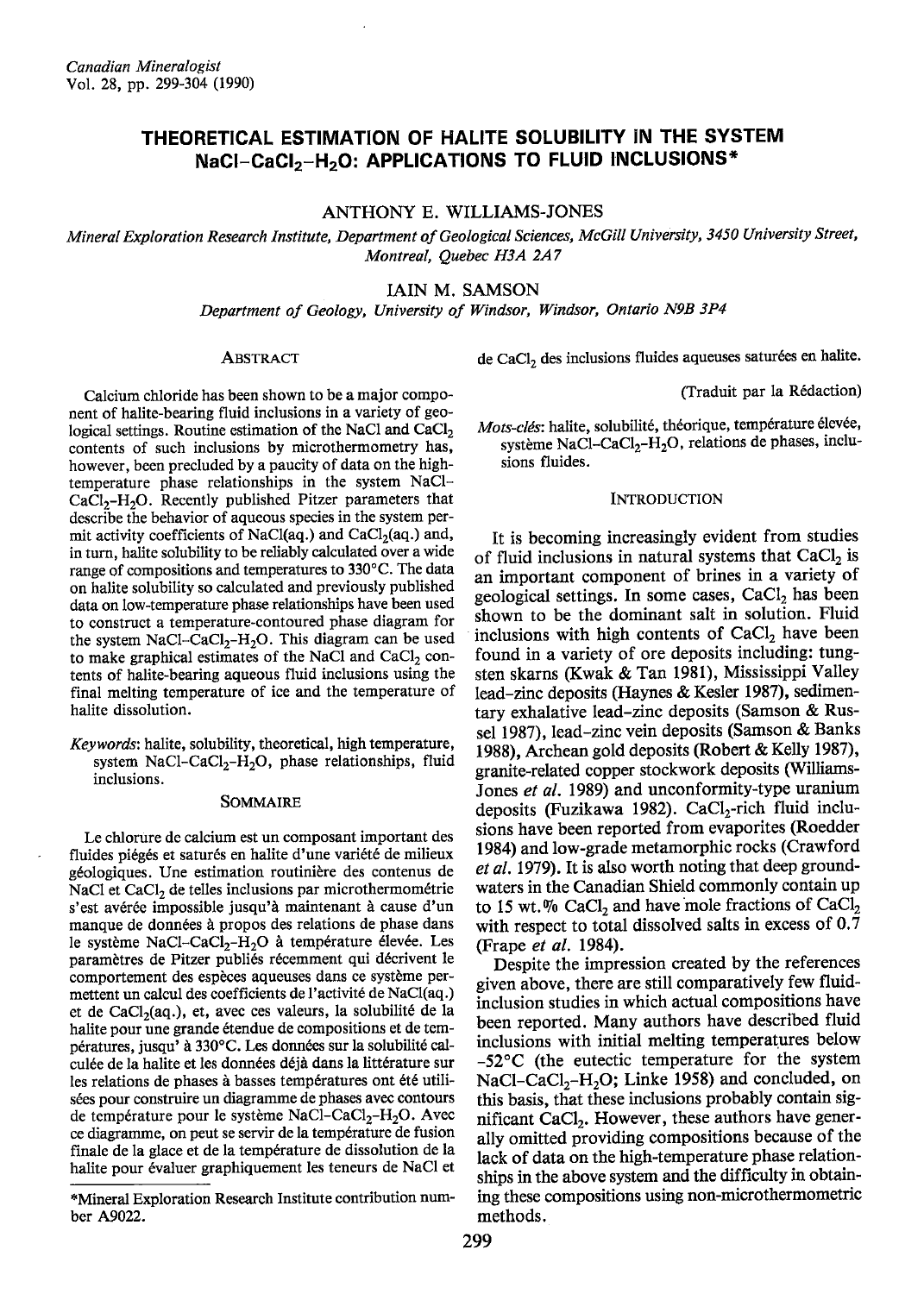At room temperature, the only phases that are typically present in high-salinity inclusions represented by the system NaCl-CaCl<sub>2</sub>-H<sub>2</sub>O are liquid, halite, and vapor. Calcium chloride is extremely soluble and will only precipitate (as a hydrated phase) in solutions containing a mole fraction of CaCl<sub>2</sub> with respect to total chloride in excess of 0.95. Modeling of the high-temperature behavior of the system is thus largely a matter of knowing the solubility of halite. Until recently, this had been measured only to 94.5°C in the system NaCl-CaCl<sub>2</sub>-H<sub>2</sub>O (Linke 1958). A few experimental points are now available for temperatures up to 500°C (Vanko et al. 1988). However, these are insufficient to completely characterize the solubility of halite in the system at these high temperatures. On the other hand, data on the properties of the aqueous species presented in studies by Brantley (1987) and Moller (1988) make it possible to model the solubility of halite over a significant part of the system at elevated temperatures.

In this paper we present theoretical estimates of the solubility of halite in the system NaCl- $CaCl<sub>2</sub>-H<sub>2</sub>O$  and describe how these data may be used, in conjunction with microthermometric data, to determine the NaCl and CaCl<sub>2</sub> contents of halitebearing fluid inclusions.

### **CALCULATION OF HALITE SOLUBILITY**

The solubility of halite in any solution can be calculated from the expression:

$$
\ln K = \ln (m_{\text{Na}^+} \cdot \gamma_{\text{Na}^+} \cdot m_{\text{Cl}^-} \cdot \gamma_{\text{Cl}^-})
$$

where  $K$  is the solubility product,  $m$  refers to molality, and  $\gamma$  is the activity coefficient of the subscripted species. Thus, given the solubility product, it is possible to determine the saturation molality of NaCl (i.e., halite solubility) in an aqueous solution provided that the activity coefficients are known. The latter depend not only on temperature and ionic strength, but also on the nature of the other species in solution.

The data have previously been insufficient to characterize the thermodynamic behavior of solutions in the system NaCl–CaCl<sub>2</sub>–H<sub>2</sub>O at elevated temperatures, and, in particular, to predict the activity coefficients of the aqueous ions. It is. however, now possible to model the behavior of solutions in this system for temperatures up to 350°C using the data of Brantley (1987) and Moller (1988). Brantley (1987) has measured vapor pressures of NaCl-CaCl<sub>2</sub> brines with ionic strengths up to 16.5 m at 200°, 250°, 300°, and 350°C and fitted these data to the ion interaction model of Pitzer (1973) to obtain values for the solute-adjustable Pitzer parameters  $\beta^{(0)}$ ,  $\beta^{(1)}$ ,  $C_{\phi}$ ,  $\theta$ , and  $\psi$ . Moller (1988) has derived fitting equations for the same parameters for

temperatures between 25° and 250°C and ionic strengths to 18 m for species in the system Na-Ca- $Cl-SO<sub>4</sub>-H<sub>2</sub>O$  using published solubility, e.m.f., and osmotic pressure data.

We have calculated the mean stoichiometric activity coefficients for NaCl and CaCl<sub>2</sub> using the following equation, simplified from Pitzer & Kim (1974), the data for  $\beta^{(0)}$ ,  $\beta^{(1)}$ ,  $C_{\phi}$ ,  $\theta$ , and  $\psi$  from the sources referred to above, and values for  $A_{\phi}$  tabulated in Pitzer et al. (1984):

$$
\ln \gamma_{MC1} = Z_M f' + (2\nu_M / \nu) m_{Cl} [B_{MC1} + \Sigma m_{Cl} C_{MC1}]
$$
  
+  $(2\nu_{Cl}/\nu) [m_{Na} (B_{NaCl} + \Sigma m_{Cl} C_{NaCl} + \nu_{M}/\nu_{Cl} \theta_{MNa})$   
+  $m_{Ca} (B_{CaCl} + \Sigma m_{Cl} C_{CaCl} + \nu_{M}/\nu_{Cl} \theta_{MCa})]$   
+  $m_{Na} m_{Cl} [Z_M B_{NaCl'} + \nu^{-1} (2\nu_M Z_M C_{NaCl} + \nu_{M} \nu_{NaCaCl})]$   
+  $m_{Ca} m_{Cl} [Z_M B_{CaCl'} + \nu^{-1} (2\nu_M Z_M C_{CaCl} + \nu_{M} \nu_{NaCaCl})]$   
+  $m_{Na} m_{Ca} \nu^{-1} \psi_{NaCaCl}$ 

where:

 $f<sup>γ</sup>$  is the electrostatic term covering long-range interactions between species.

$$
f' = -A_{\phi}(I'^{2}/1 + 1.2I'^{2}) + 2/1.2 \ln (1 + 1.2I'^{2})
$$
  
\n
$$
B_{MC1} \text{ is the second virial coefficient.}
$$
  
\n
$$
B_{MC1} = \beta^{(0)} + (2\beta^{(1)}/\alpha^{2}I)[1-(1+\alpha I'^{2})\exp(-\alpha I'^{2})]
$$
  
\n
$$
B_{MC1}' \text{ is the ionic strength derivative of } B_{MC1}
$$
  
\n
$$
B_{MC1}' = (2 \beta^{(1)}/\alpha^{2}I^{2})[-1 + (1+\alpha I'^{2} + \frac{1}{2}\alpha^{2}I)\exp(-\alpha I'^{2})]
$$
  
\nand  $C_{MC1}$  is the third virial coefficient  
\n
$$
C_{MC1} = G_{MC1}^{\rho/2}/2Z_{\text{M}}^{\gamma}
$$

In the above equations,  $\gamma$  refers to activity coefficient; M to metal;  $\nu_M$  and  $\nu_{Cl}$  to the stoichiometric coefficients of metal and chlorine in the metal chlorides;  $\nu$  to the sum of  $\nu_M$  and  $\nu_{\text{Cl}}$ ;  $Z_M$  to the charge of the cation; I to ionic strength;  $A_{\phi}$  to the Debye-Hückel constant for the osmotic coefficient;  $\alpha$ ,  $\beta^{(0)}$ ,  $\beta^{(1)}$ , to adjustable single-salt parameters used to calculate the second virial coefficient ( $\alpha$  is set equal to 2 for 1 – 1 and 1 – 2 electrolytes);  $C^{\phi}$  to an adjustable single-salt parameter used to calculate the third virial coefficient; and  $\theta$  and  $\psi$  to the mixed-salt tripleion interaction parameters. For further information on the Pitzer interaction model, the reader is referred to Pitzer (1973) or Pitzer & Kim (1974).

Activity coefficients calculated from the data of Brantley (1987) and Moller (1988) are very similar in the region of temperature overlap, provided, in the case of Brantley's data, that the mixed-salt parameters  $\theta$  and  $\psi$  are set equal to zero. This is true even at the higher ionic strengths of 6 to 16.5 m, where quite sizable values are recommended for  $\theta$ and  $\psi$ . Brantley (pers. comm.) has subsequently expressed doubt that use of any value other than zero for the above parameters is statistically justified. At high temperatures and ionic strengths, the fit of the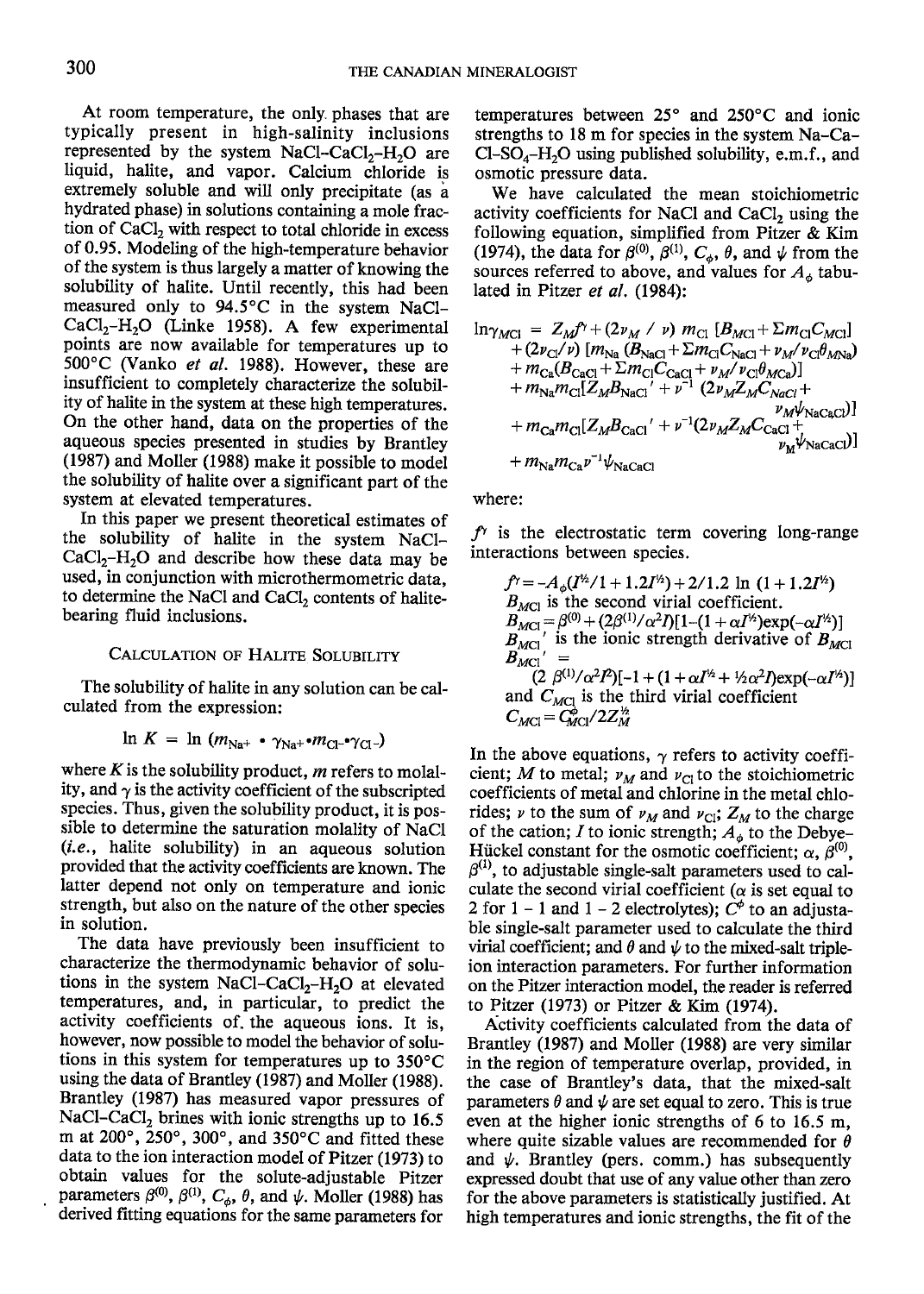data to the Pitzer model is comparatively poor because of significant ion-pairing between  $Ca^{2+}$  and  $Cl^-$  (Williams-Jones & Seward 1989) and possibly because of changes in the hydration sphere of the  $Ca^{2+}$  ion (Kumar & Atkinson 1983), which are not taken into account by the Pitzer equations.

We have opted to use the equations of Moller (1988) to calculate activity coefficients up to temperatures of 200°C, and rely on graphical interpolations of the values of the Pitzer parameters provided by Brantley (1987) to calculate activity coefficients at higher temperatures. This choice was guided in part by the slightly better fit of our modeled solubility of halite using the data of Brantley (1987) to the experimental solubility data of Vanko et al. (1988). This is discussed in more detail below.

We calculated the solubility product (Ksp) of halite from activity coefficient data for halite-saturated aqueous solutions presented in Pitzer et al. (1984) and the halite-solubility function of Potter et al.  $(1977).$ 

The method used to estimate fluid-inclusion compositions, which is described in the next section. requires that a polythermal projection of the ternary system  $H_2O-NaCl-CaCl_2$  be prepared showing isotherms on the halite saturation surface. The locations of the isotherms were determined by calculating the solubility product for a given temperature, and, for given total molalities of dissolved salts, determining the particular fractions of NaCl and  $CaCl<sub>2</sub>$  that would generate an equivalent activity product of Na<sup>+</sup> and Cl<sup>-</sup>. In practice, the latter was achieved by an iterative technique known as solution by halves. This involved calculating the ionic strength and, in turn, the activities of the species in two end-member solutions and a solution with a composition midway between them, testing to determine which pair of compositions generated activity products bracketing the solubility product of halite, and repeating the process with the bracketing pair as the new end-members. These steps were repeated for each point until satisfactory convergence on the



FIG. 1. A phase diagram for the ternary system NaCl-CaCl<sub>2</sub>-H<sub>2</sub>O contoured for temperature. The data used to construct the phase boundaries and subzero isotherms are from Linke (1958). The isotherms for the halite saturation surface, shown at 20°C intervals (solid lines), were calculated as described in the text. Also shown are aproximate isotherms (dashed lines) for halite saturation at temperatures above 320°C constructed by extending lines parallel to the 300°C isotherm from the compositions given by the equations of Potter et al. (1977) or Chou (1987) for temperatures below or above 382°C, respectively (discussed further in the text).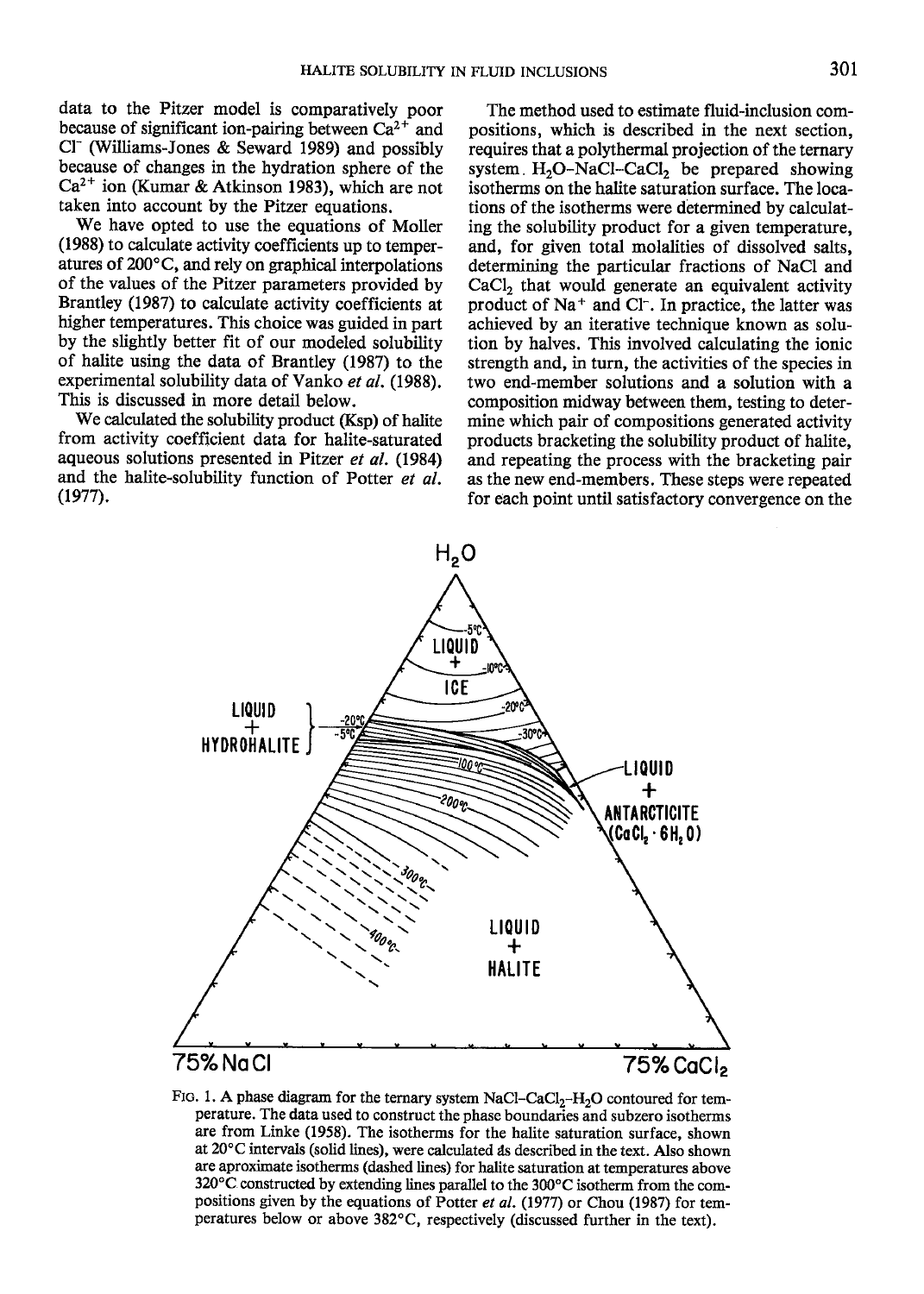solubility product was achieved.

The solid lines in the halite field of Figure 1 represent contours of halite saturation computed at  $20^{\circ}$ C intervals by the procedure described above. It will be noted that at low temperatures these contours cover most of the field, whereas at higher temperatures they are increasingly restricted to the NaCl-H<sub>2</sub>O side of the diagram. This distribution is due, in part, to the fact that with increasing temperature, the solubility of halite increases and with it the ionic strength of the solution. As has already been noted, there are maximum limits on the ionic strengths of the solutions for which the activity coefficients may be calculated. We have also noted that at the higher temperatures, the solubility model appeared to break down at increasingly lower ionic strengths; indeed, we were not able to calculate halite solubility above 330°C. This breakdown of the model presumably reflects the  $Ca^{2+}$  – Cl<sup>-</sup> ion pairing that we referred to earlier.

# **CALCULATED VERSUS** EXPERIMENTALLY DETERMINED SATURATION OF **HALITE**

Figure 2 shows experimental solubility data for



FIG. 2. The NaCl-CaCl<sub>2</sub>-H<sub>2</sub>O ternary system showing selected isotherms on the halite-saturation surface calculated in this study (solid curves) and experimentally determined compositions of halite-saturated liquids at the same temperatures. The open circles are from Linke (1958), and the closed circles from Vanko et al. (1988). Also shown are lines (dashed) extended from the composition of the liquid at halite saturation on the NaCl-H<sub>2</sub>O binary (Potter et al. 1977, Chou 1987) to corresponding experimentally determined points in the ternary system at the same temperatures. Note that these high-temperature isotherms are essentially parallel to the calculated 295°C isotherm.

halite saturation in the system NaCl–CaCl<sub>2</sub>–H<sub>2</sub>O and theoretically determined contours for halite saturation at the corresponding temperatures calculated using the methods described in the previous section. As previously noted, 94.5°C was the highest temperature for which experimentally determined values of saturated halite solubility in the system NaCl- $CaCl<sub>2</sub>-H<sub>2</sub>O$  were available until the recent work of Vanko et al. (1988). The earlier data for 50° and 94.5°C, compiled in Linke (1958), define contours of halite saturation that are similar to the model contours, as may be seen from Figure 2. The highertemperature data on halite saturation determined by Vanko et al. (1988) are limited to 11 compositional points, of which only four are in the temperature range for which halite-saturation contours have been



FIG. 3. A phase diagram for the system NaCl-CaCl<sub>2</sub>-H<sub>2</sub>O illustrating the method for estimating the composition of an initially frozen fluid inclusion that contained halite as a daughter mineral at room temperature. Point A shows the eutectic composition, point B the temperature of final melting of ice, point C the temperature at which hydrohalite reacts to form halite, point D the composition at which all the hydrohalite has been converted to halite, and point E the final dissolution temperature of halite. The bulk composition of the fluid inclusion is given by the intersection of the appropriate halite-saturation isotherm with a line extending from the composition at the final melting temperature to the composition of hydrohalite (on the NaCl-H<sub>2</sub>O join). In the illustrated example, an inclusion with a final melting temperature of ice of  $-25^{\circ}$ C and a final dissolution temperature of halite of 200°C will contain 25.3 wt.% NaCl and 8.3 wt.% CaCl<sub>2</sub>. The bulk composition can, in theory, also be obtained from the intersection of the dashed line with the appropriate isotherm. However, the position of the former cannot generally be well constrained owing to metastable persistence of hydrohalite to anomalously high temperatures.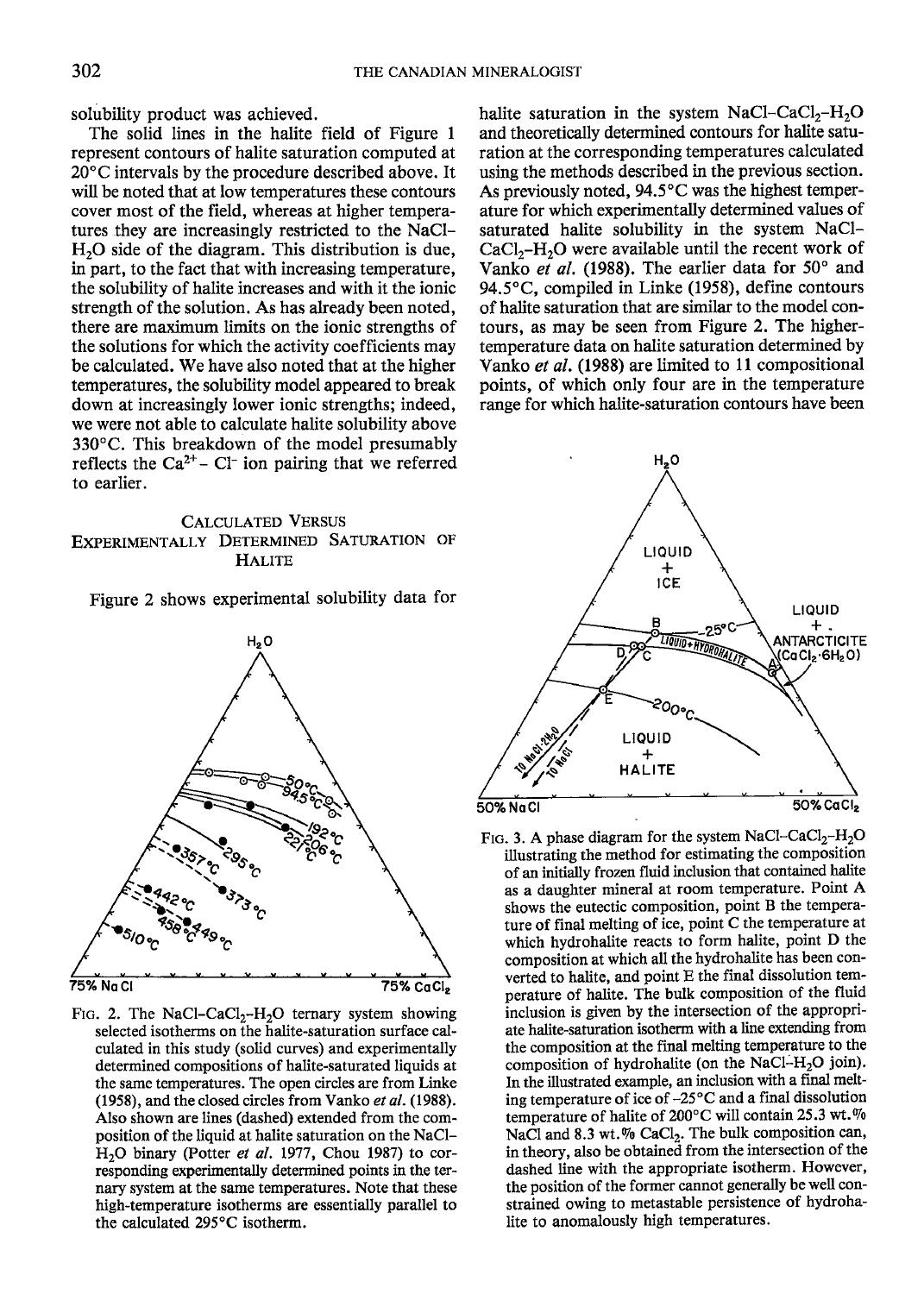calculated. Those four points plot close to the corresponding model contours and thus provide support for the validity of the model (Fig. 2). Their remaining data consist of single points for various temperatures ranging from  $357^\circ$  to  $510^\circ$ C. If lines are drawn joining these compositions to the composition at halite saturation on the NaCl–H<sub>2</sub>O binary join, approximate contours of halite saturation at high temperatures in the ternary system can be obtained (Vanko et al. 1988). The latter were obtained using the equation of Potter et al. (1977) for temperatures below 382"C and the equation of Chou (1987) for higher temperatures. These lines are also shown on Figure 2. With one exception, all the lines below 449"C are essentially parallel to the model curves computed at  $300^{\circ}$ C and  $320^{\circ}$ C. This suggests that the approximate positions of the highertemperature saturation curves in the ternary system may be estimated by drawing lines parallel to the 300°C model curve (the curve for 320°C only extends to 6 wt. $%$  CaCl<sub>2</sub>) from the appropriate saturation composition on the NaCl- $H_2O$  binary join.

### ESTIMATING CoMPoSITIoNS oF FLUID INCLUSIONS

The NaCl and CaCl<sub>2</sub> contents of halite-bearing aqueous fluid inclusions may be reliably estimated using the final melting temperature of the ice and the temperature of halite dissolution. The method, as previously discussed by Vanko et al. (1988) and outlined below, derives directly from consideration of the warming path of a frozen fluid inclusion whose composition is represented by the system NaCl-CaCl<sub>2</sub>-H<sub>2</sub>O (point E on Fig. 3). From Figure 3, it can be seen that melting of such an inclusion starts at the eutectic (point A) and that the liquid composition changes, with increasing temperature, along the cotectic joining hydrohalite, ice, and liquid until the disappearance of the final ice crystal (point B). At this temperature, the composition of the liquid moves into the field of hydrohalite and liquid and changes along a line extended to the composition of hydrohalite until a reaction boundary is reached, where hydrohalite breaks down to form halite (point 9. The composition of the liquid then changes along this boundary until all the hydrohalite has reacted (point D). Thereafter the composition of the liquid moves into the field of halite and liquid along a line extended to the NaCl apex of the diagram until the final dissolution of halite. The bulk composition of the fluid inclusion lies at the intersection of this line with the appropriate isotherm of saturated halitesolubility (point E). In practice, hydrohalite is generally very difficult to see and commonly melts metastably several degrees above its equilibrium temperature (Roedder 1984). Thus the line joining point D to the NaCl apex cannot be accurately positioned.

However, from the preceding discussion, it can be seen that the bulk composition of the system also must lie somewhere along the line joining the final melting temperature of ice (point B) with the composition of hydrohalite Qine B-C represents a binary mixture of hydrohalite and liquid). It follows, therefore, that this line also must pass through point E. Fortunately, temperatures of final melting of ice and dissolution of halite can be accurately determined, and thus a reliable estimate of the composition of the fluid inclusion can be obtained from the intersection of this second line with the halite-saturation isotherm.

### **CONCLUSIONS**

The data are now available to reliably determine activity coefficients for the aqueous ions in the system NaCl-CaCl<sub>2</sub>-H<sub>2</sub>O at temperatures up to 350 $^{\circ}$ C and at high ionic strengths. These data permit halite solubility to be accurately modeled at these elevated temperatures and have thus enabled construction of a phase diagram that allows satisfactory estimates to be made of the compositions of halite-bearing fluid inclusions that can be represented by the above system.

### ACKNowLEDGEMENTs

The manuscript has benefitted from review by S. Wood, D. Vanko and an anonymous referee. Financial assistance for the research was provided by the authors' NSERC operating grants.

### REFERENCES

- BRANTLEY, S.L. (1987): The Chemistry and Thermodynamics of the Natural Brines and the Kinetics of Dissolution-Precipitation of Quartz and Water. Ph.D. dissertation, Princeton Univ., Princeton, New Jersey.
- CHou I-MrNo (1987): Phase relations in the system NaCl-KCl-H<sub>2</sub>O. III. Solubilities of halite in vaporsaturated liquids above  $445^{\circ}$ C and redetermination of phase equilibrium properties in the system NaCI- $H<sub>2</sub>O$  to 1000°C and 1500 bars. Geochim. Cosmochim. Acta 51, 1965-1975.
- CRAWFORD, M.L., FILER, J. & WOOD, C. (1979): Saline fluid inclusions associated with retrograde metamorphism. Bull. Minéral. 102, 562-568.
- Fnaer, S.K., Fnrrz, P. & McNurr, R.H. (1984): Water-rock interaction and chemistry of groundwaters from the Canadian Shield. Geochim. Cosmochim. Acta 48, 1617-1627.
- FUZIKAWA, K. (1982): Fluid Inclusion and Oxygen Isotopic Studies of the Nabarlek Uranium Deposit,